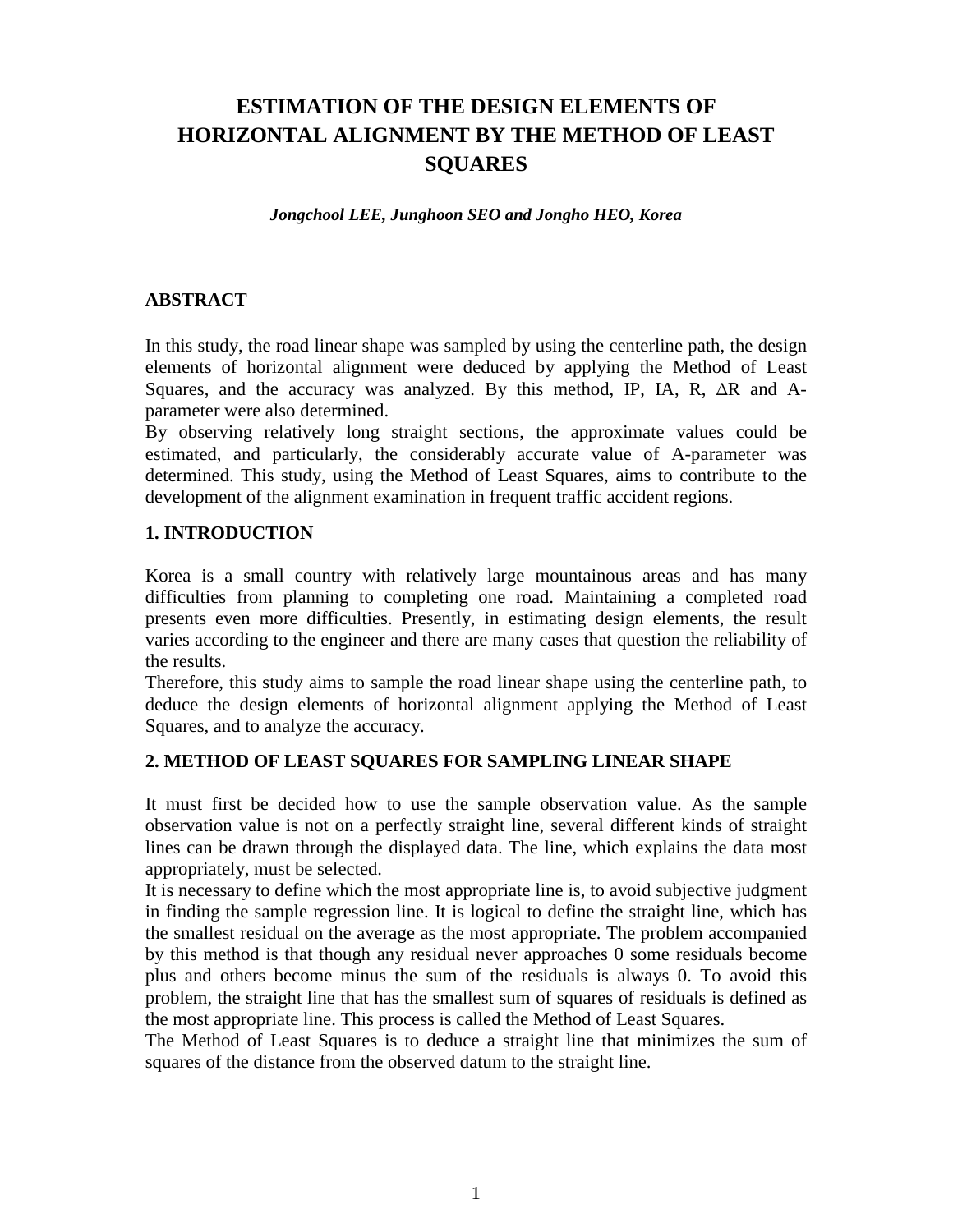## **3. DATA COLLECTION AND ARRANGEMENT**

| <table 3.1=""> Horizontal Design of Investigation Area</table> |   |                                                 |                           |  |  |  |
|----------------------------------------------------------------|---|-------------------------------------------------|---------------------------|--|--|--|
| Category                                                       |   | The road section $\circ \circ \circ \circ$ near | The section National Road |  |  |  |
|                                                                |   | Pusan                                           | n.35                      |  |  |  |
| Design Speed                                                   |   | 80(km/hr)                                       | 60(km/hr)                 |  |  |  |
| <b>IP</b>                                                      | Χ | 226378.0                                        | 189625.8                  |  |  |  |
|                                                                | Y | 210095.0                                        | 218725.7                  |  |  |  |
| IA                                                             |   | 49°13'45.73"                                    | 48°15'05.72"              |  |  |  |
| A                                                              |   | 175                                             |                           |  |  |  |
| R(m)                                                           |   | 300                                             | 280                       |  |  |  |
| A                                                              |   | 175                                             |                           |  |  |  |
| $\Delta R(m)$                                                  |   | 1.4459                                          |                           |  |  |  |
| S                                                              |   | 102.0833                                        |                           |  |  |  |

#### **3.1 Selection of Investigation Area**

The road extension section ○○-○○ near Pusan and parts of curved section in, National Road n.35 were selected for investigation.

The road near Pusan is in the finishing stage, and the National Road n.35 is expanded into a four-lane road both ways and has relatively fine horizontal alignment.

#### **3.2 Data Collection And Arrangement**

#### 3.2.1 Elements of Observation Equipments

The elements of observation equipments are shown in <Table 3.2.1>.

| $\leq$ <b>l able 3.2.1</b> > Elements of GPS Equipment |                            |  |  |  |
|--------------------------------------------------------|----------------------------|--|--|--|
| Category                                               | GPS                        |  |  |  |
| Model                                                  | Topcon Turbo S             |  |  |  |
| Accuracy                                               | $10mm + 1ppm$ (horizontal) |  |  |  |
|                                                        | $20mm + 1ppm$ (vertical)   |  |  |  |

# **<Table 3.2.1>** Elements of GPS Equipment

#### 3.2.2 Collection of Observation Data

The chain distance was established and the center line path was measured by the KINEMATIC Method of GPS Measuring Method in the road extension section ○○-○○ near Pusan and parts of curved section in, National Road n.35. The chain distance was about 5m in the straight line section, the data acquisition interval according to the chain distance was set on the basis of 3 seconds, and the data reception interval was on the basis of 24 seconds.

#### 3.2.3 Data Calculation Method

In the data observed by point, the centerline path was calculated through indoor GPS post-management process, and the details are as follows.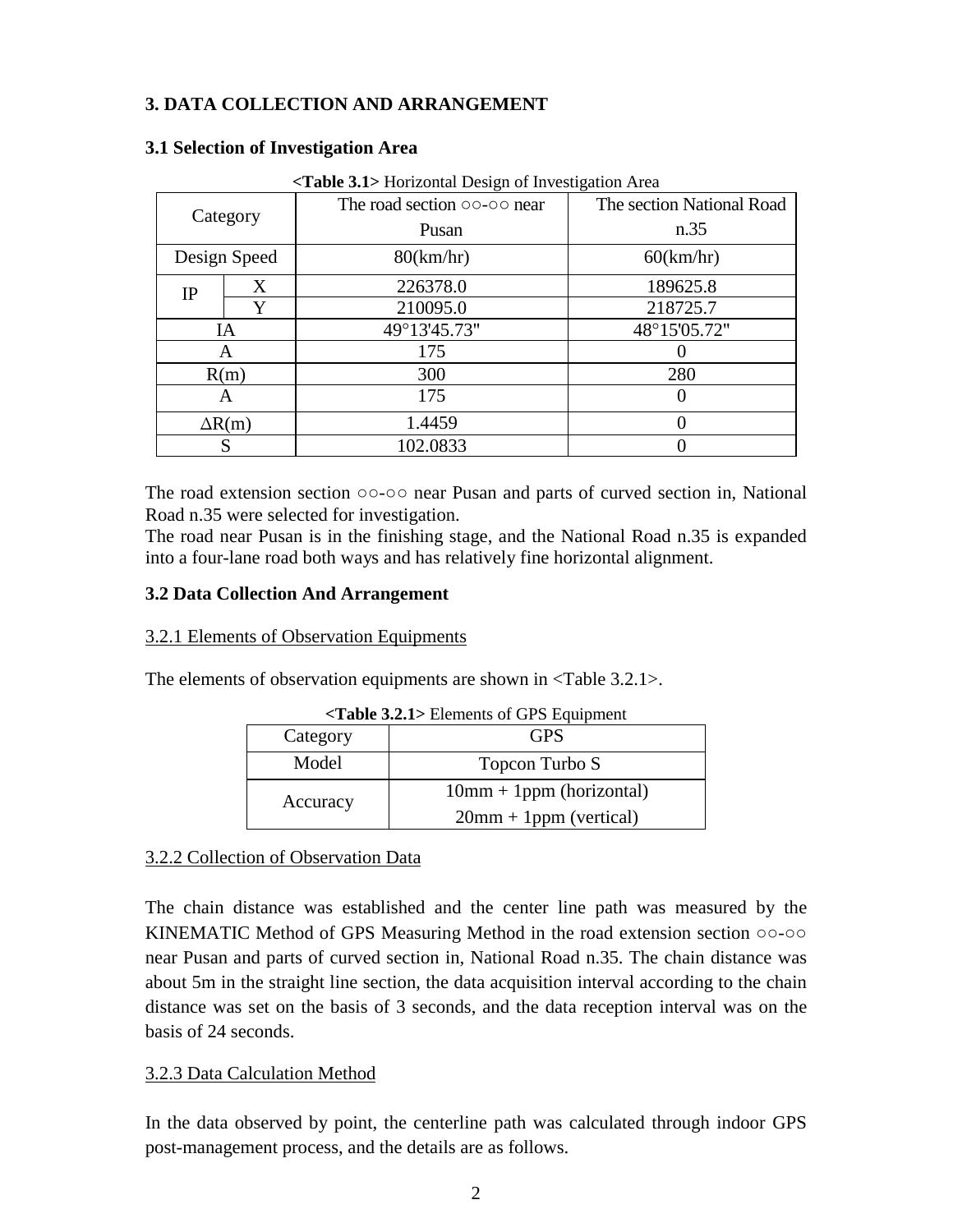## 1) Straight Line Path

To acquire a straight-line equation, the regression line like <Figure 3.2.1> was used, and the IP coordinates were found using these two regression lines.



**<Figure 3.2.1>** Observation Point within Straight-line Section And Regression Line

2) Circular Curve Path



**<Figure 3.2.2>** R And the Center Point of Circular Curve

The minimum length of prescribed horizontal curve is set twice as long as the minimum transition section length. That is, the minimum horizontal length can be satisfied only with the transition curve, but in this case, it cannot be regarded as smooth handling, because the driver must hurriedly turn the steering wheel although the length condition to give a satisfactory curve was satisfied. Besides, as it is viewed as bent if sufficient attention is not paid to the establishment of superelevation, the curve does not give a smooth feeling to the driver. Therefore, it is desirable to insert a circular curve with some extents of length between these two transition curves. The analysis flow chart for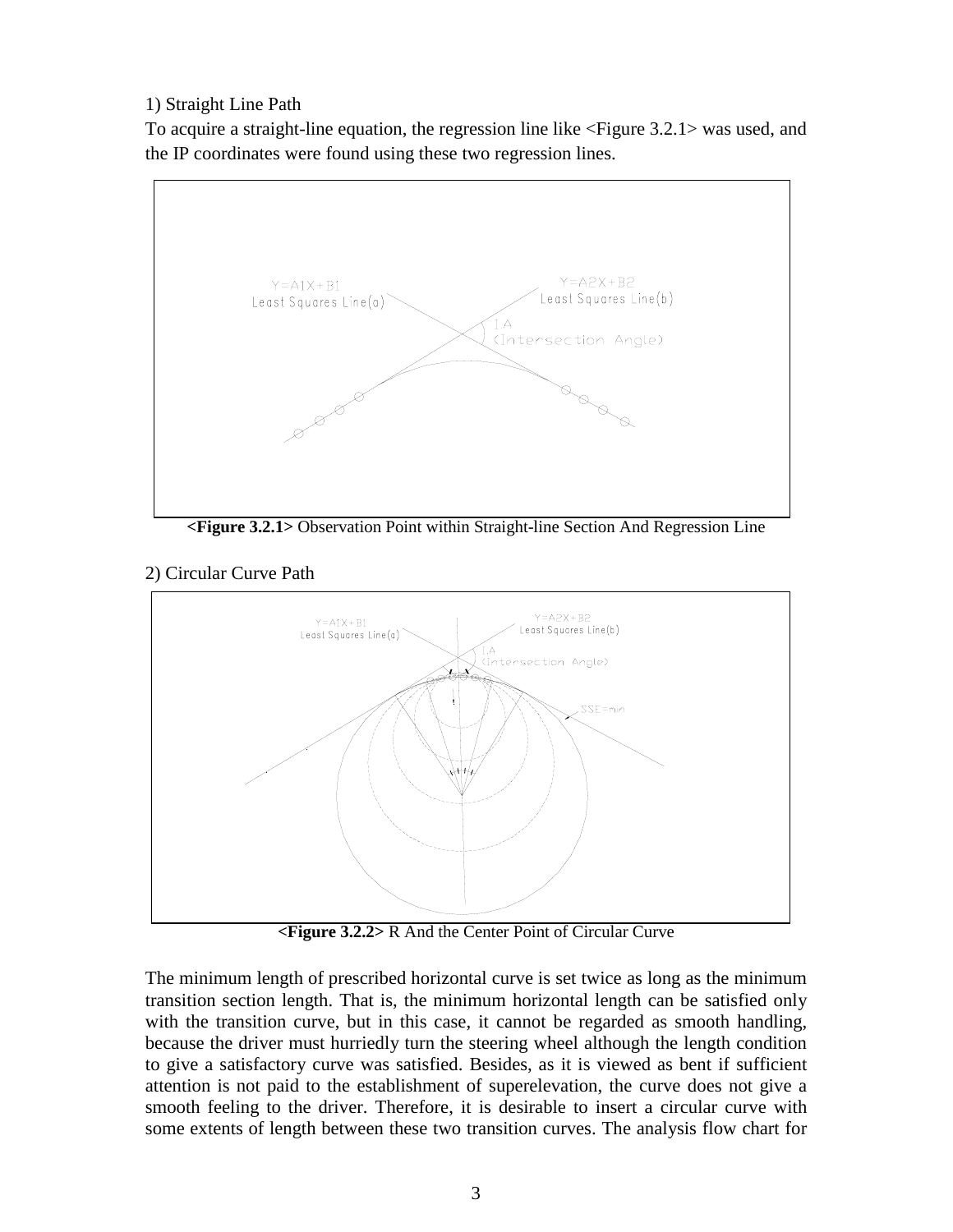

finding value R in the circular curve section is shown in  $\langle$ Figure 3.2.3 $>$ .

**<Figure 3.2.3>** R-Analysis Flow Chart

As the center of circular curve is on the isometric line, the value R with the smallest SSE (Sum of Squares Error) and the center coordinates of circular curve was found by moving the center point of the circular curve by 10cm with IP coordinates as a starting point.

The program [1,2] was set to input the coordinates within the circular curve section, the isometric line of the two transition lines, and the IP coordinates in the following picture. In this study, R and the center point of circular curve were calculated by measuring the road center point within the circular curve section through a field investigation.

#### 3) Clothoid Curve

In this study, A-parameter was found using the transition curve shift of Clothoid curve in <Figure 4.2.4>. The analysis flow chart is shown in <Figure 3.2.5>.

A shift is the extent to which the center of the circular curve was moved inward, when it is accessed directly to the circular curve from the straight line section without inserting a transition curve and when the transition curve is inserted into its interval. In other words, it means that the difference between the shortest distance between the straight line and the center point of transition line, and R.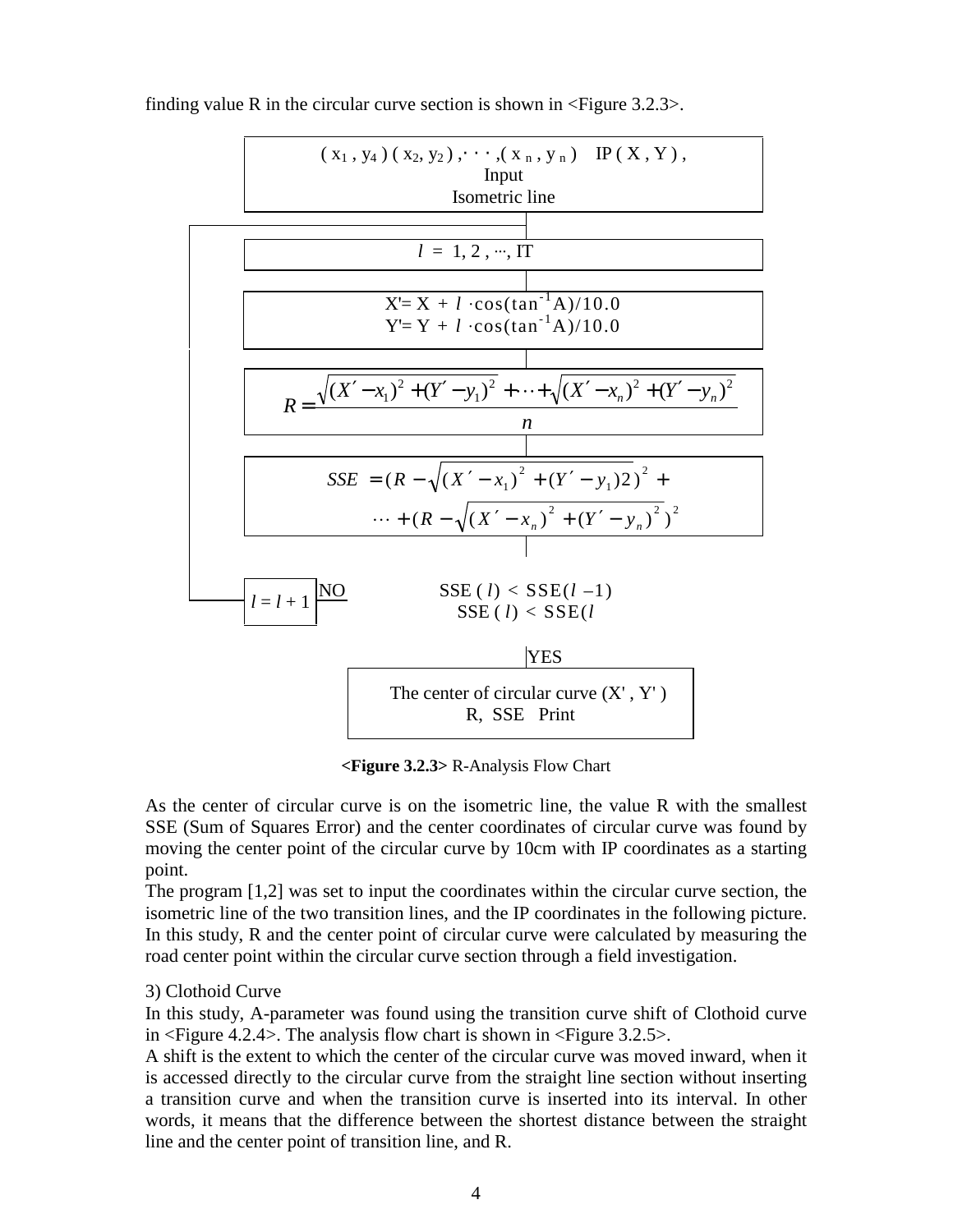

#### **<Figure 3.2.4>**

In this study, a shift was regarded as the difference between the shortest distance between the center point of circular curve and regression line, and R. And a shift(∆S), transition curve length and A Transition Curve Shift were found using the value R found in the above, the center coordinates of circular curve and the regression line.



**<Figure 3.2.5>** A-Analysis Flow Chart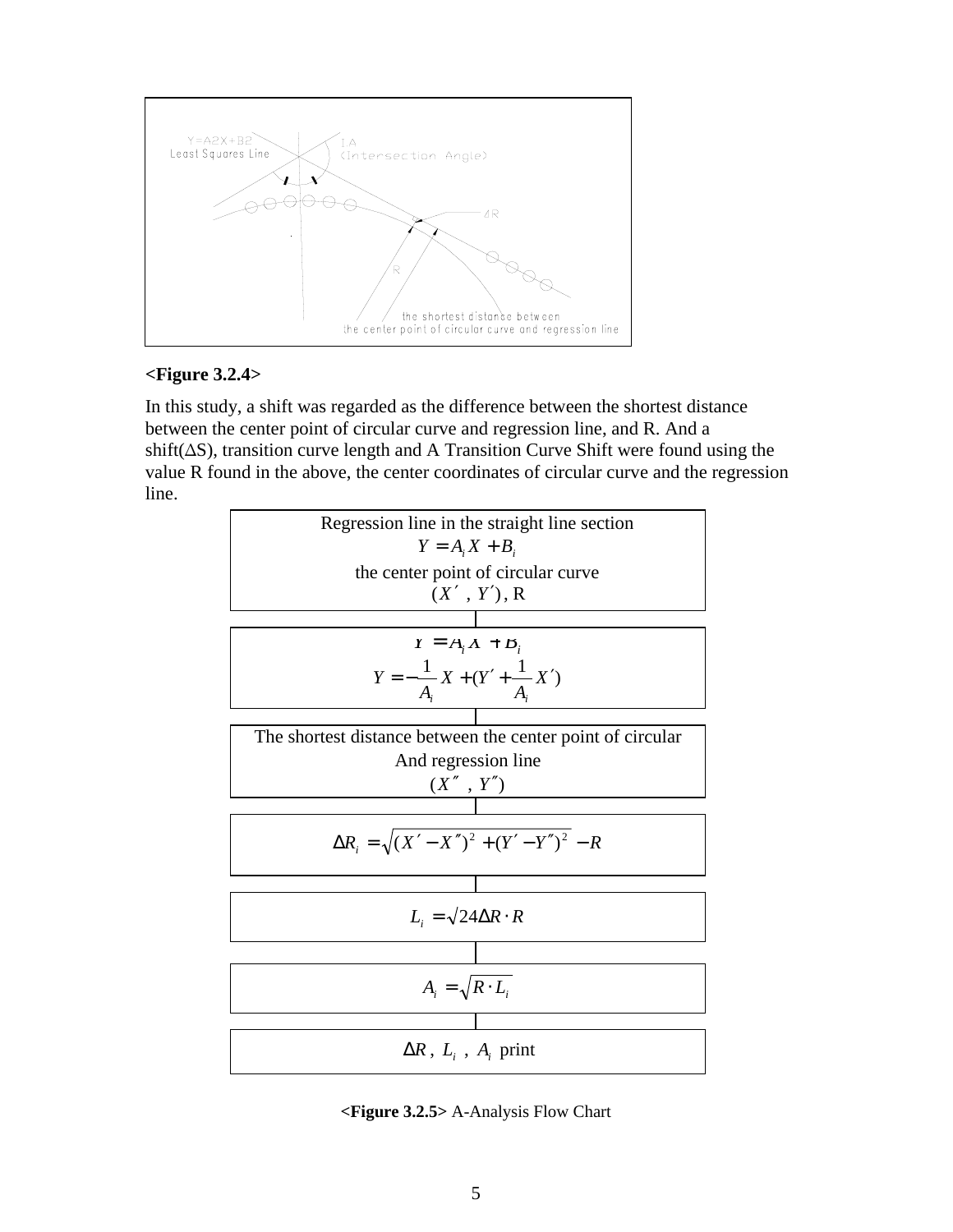#### **4. ANALYSIS OF HORIZONTAL ALIGNMENT PATH**

#### **4.1 ○○-○○ Section near Pusan**



**<Figure 4.1>** IP And IA near Pusan

The vertical distance is about 80 90m and the chain distance is about 10m in the straight line section of road extension section ○○-○○ near Pusan. The regression equation is as follows.

> *Y* = 1.019519473*X* + 25398.65507 (a) *Y* = −0.054976497 + 229149.3683 (b)

The center part of the circular curve section was found by dividing the distance between the two first points which miss the maximum residual in the straight line section in a ratio of 1 : 2 : 1.

The value R was gained while moving the center point of the circular curve from IPpoint and appreciated with the SSE of each point.

The SSE has the minimum value of 0.125 in the point that the distance from IP-point becomes 310.5m. The center point, the value R, and the vertical residual of each point are shown in <Figure 4.2>.

| Circular curve center-point | circular radius of curve R |
|-----------------------------|----------------------------|
| (189512.2, 219014.0)        | 282.719                    |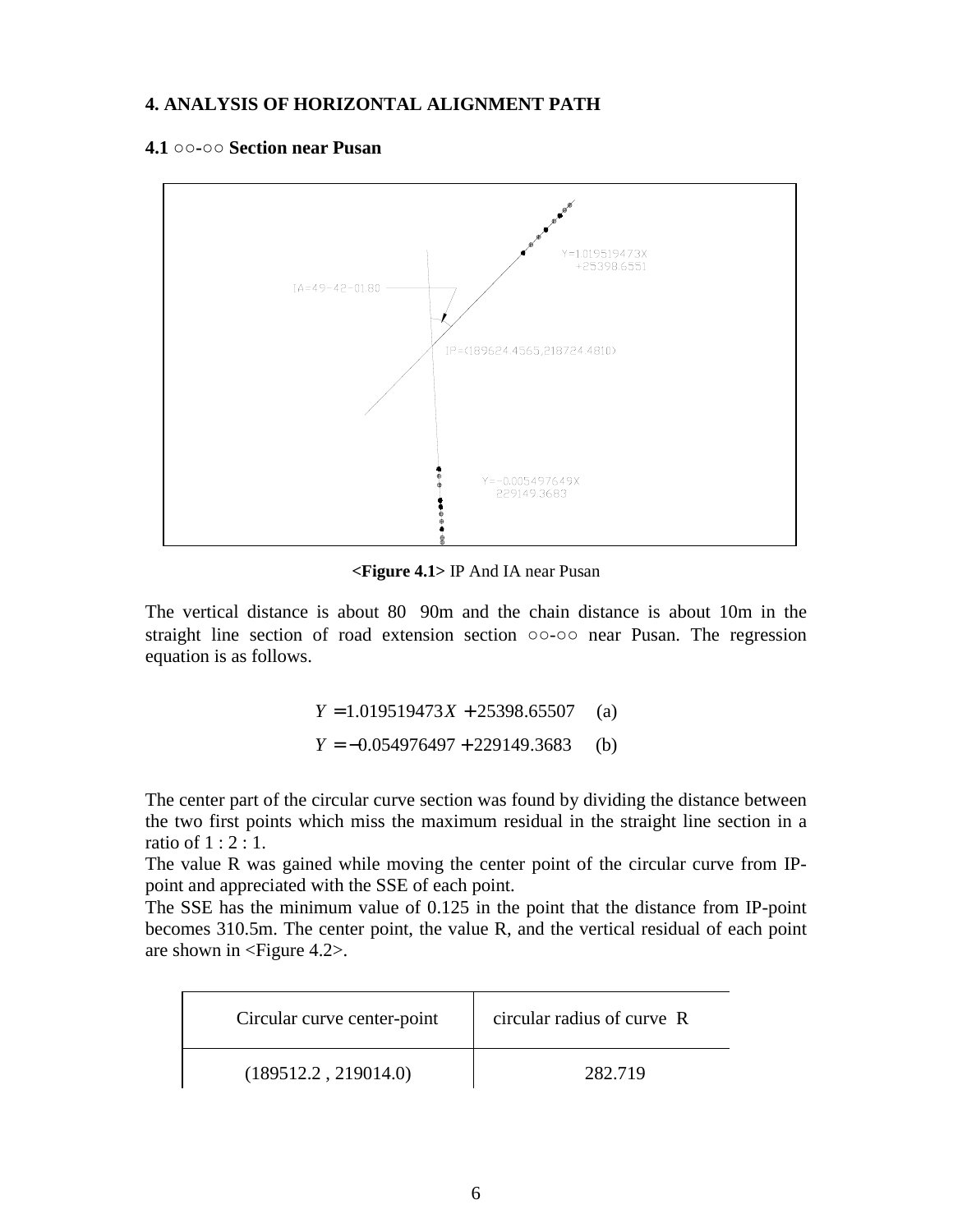

**4.3 ○○-○○ Section, National Road n.35**



**<Figure 4.3>** IP And IA of National Road n.35

The vertical distance is about 260-380m and the chain distance is about 20m in the ○○- ○○ section of National Road n.35. The regression equation is as follows.

> *Y* = −0.00806011*X* + 211919.7052 (a) *Y* = 1.141291146*X* − 48268.04969 (b)

The center part of the circular curve section was found by dividing the distance between the two first points which miss the maximum residual in the straight line section in a ratio of 1 : 2 : 1.

The value R was gained while moving the center point of the circular curve from IP-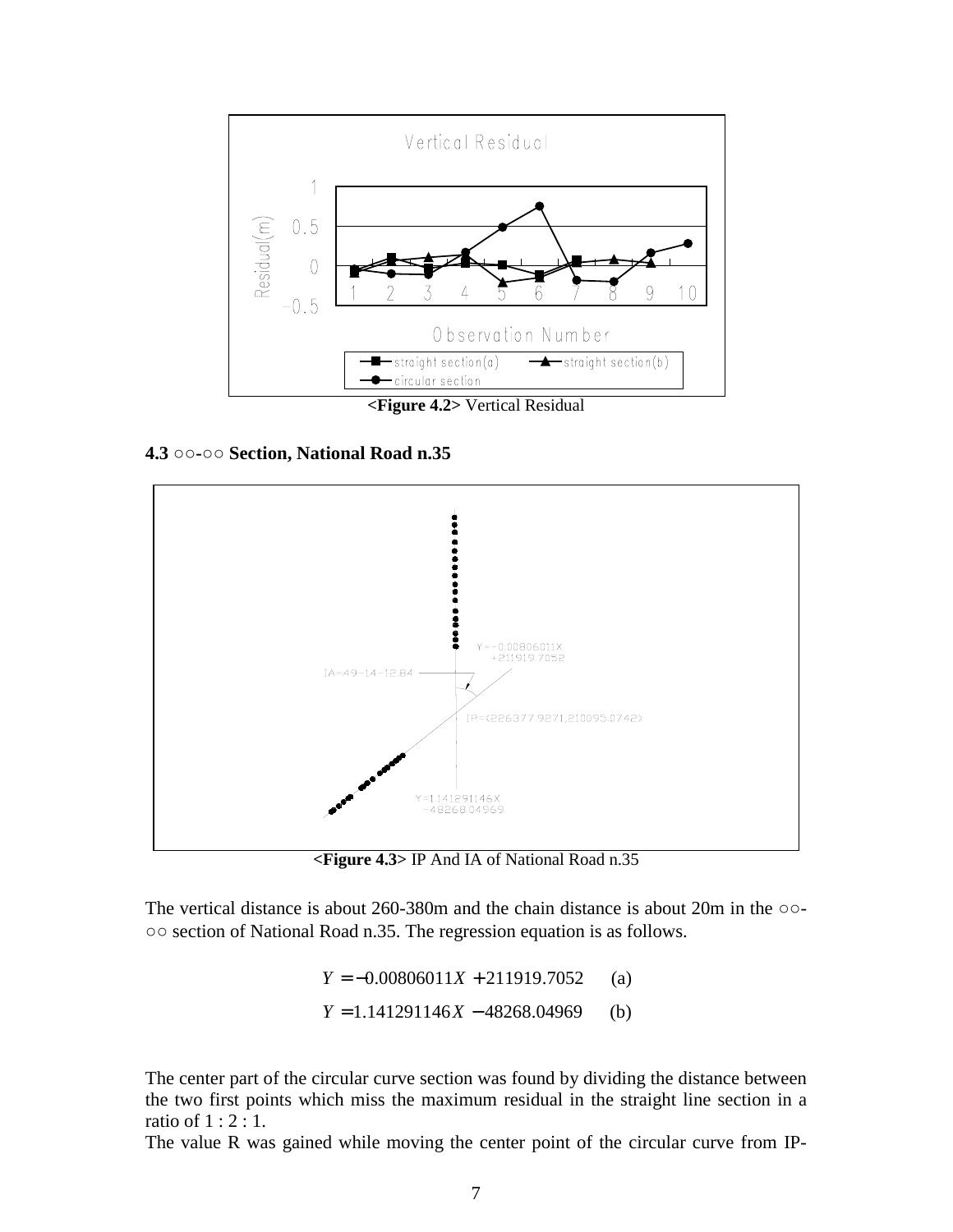point and appreciated with the SSE of each point.

The SSE has the minimum value of 0.958 in the point that the distance from IP-point becomes 343.0m. The center point, the value R, and the vertical residual of each point are shown in <Figure 4.4>.





**<Figure 4.4>** Vertical Residual

### **4.3 Comparison and Analysis with the Execution Drawing**

|            | Drawing and<br><b>Specification Element</b> | <b>Sampling Element</b> | <b>Note</b>  |
|------------|---------------------------------------------|-------------------------|--------------|
| IP         | $X=189625.8$                                | $X=189624.457$          | $X=1.343$    |
|            | $Y = 218725.7$                              | $Y = 218724.481$        | $Y=1.219$    |
|            | 48°15'05.72"                                | 48°42'01.80"            | $-26'56.08"$ |
| R          | 280 <sub>m</sub>                            | 282.719m                | $-2.719m$    |
| $\Delta R$ |                                             | 0.1757m                 |              |
| L          |                                             | 34.7526m                |              |
| A          | 0                                           | 99.0918                 |              |

**<Table 4.3.1>** Sampling Element in the - Section near Pusan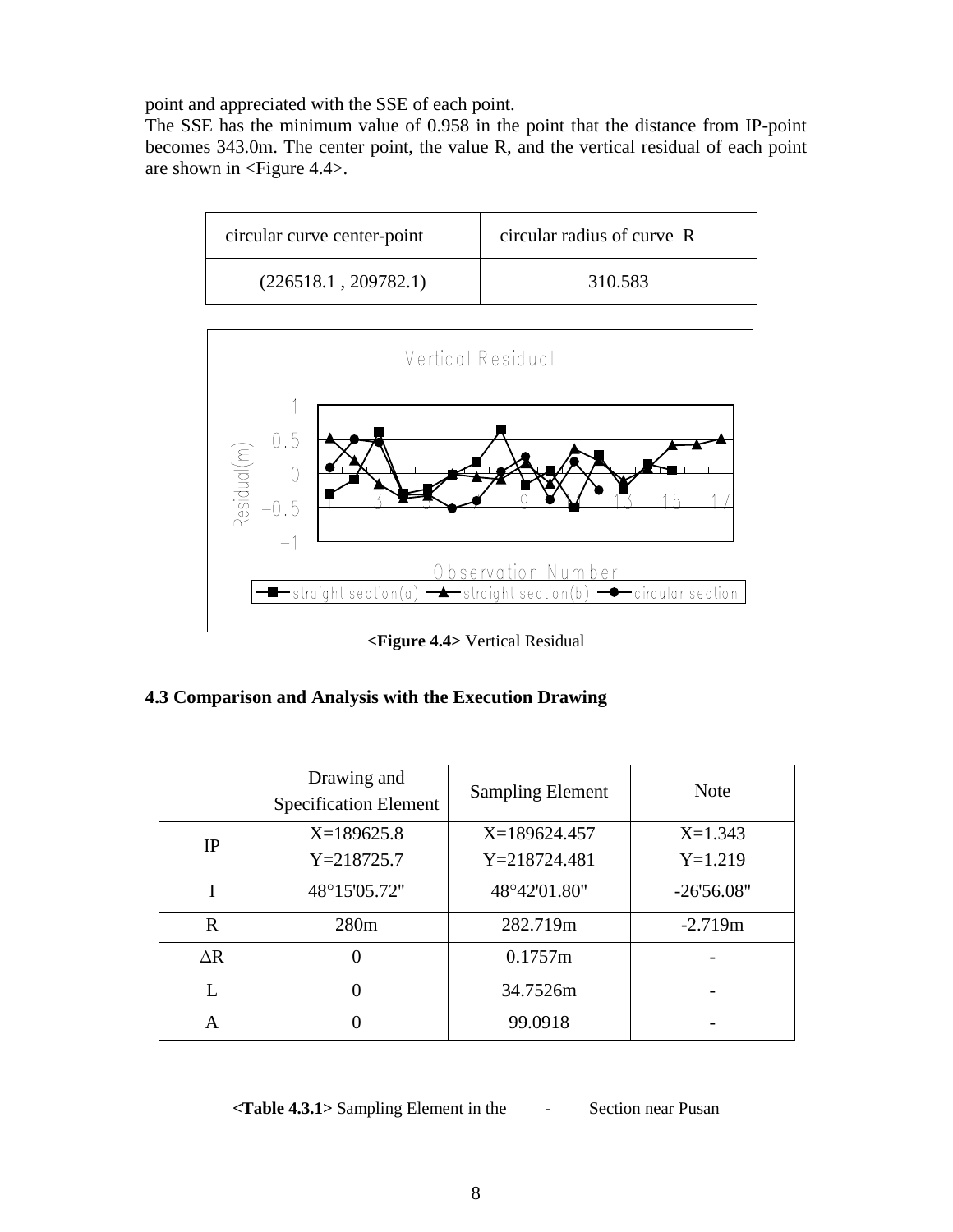|              | Drawing and Specification<br>Element | <b>Sampling Element</b>          | <b>Note</b>               |
|--------------|--------------------------------------|----------------------------------|---------------------------|
| IP           | $X = 226378.0$<br>$Y = 210095.0$     | X=226377.927<br>$Y = 210095.074$ | $X=0.073$<br>$Y = -0.074$ |
| I            | 49°13'45.73"                         | 49°14'12.84"                     | $-27.11"$                 |
| $\mathbf{R}$ | 300m                                 | 310.583m                         | $-10.583m$                |
| $\Delta R$   | 1.4459m                              | 1.2519m                          | 0.1940m                   |
| L            | 101.9521m                            | 96.7158m                         | 5.2363m                   |
| A            | 175                                  | 173.3170                         | 1.6830                    |

**<Table 4.3.2>** Sampling Element in the - Section of National Road n.35

#### **5. CONCLUSION**

In this paper, the horizontal design elements were estimated by the method of statistical inference, and its results are summarized as follows.

- (1) After estimating the horizontal alignment elements with the vertical center line path of the road, in the first research area the IP coordinates error and the IA error were analyzed as 1.2-1.3m and 26′56.08″, respectively, while they were analyzed as 0.07m and 01′32.89″, respectively in the second area. In the case of the length of the straight line section, the element estimation value using the observation value of the long straight line section (about 260 280m) was analyzed to have a smaller error range of IP coordinates and IA angle than the element estimation value using that of the short one (about  $80\,$  90m).
- (2) The value R has the error of 3 11m and the value  $\Delta R$ , S (transition curve length) and A-parameter showed the errors of 0.2m, 5.2m and 1.7, respectively, in the ○○- ○○ section of National Road n.35. In the road extension section ○○-○○ near Pusan, ∆R was within 0.2m. From this fact, it can be said that ∆R is omissible distance.
- (3) The fact that the vertical residual was  $0.01$   $0.510$ m proves that the basic assumption is correct.
- (4) Furthermore, if the vertical path of cars is gained (the research in the horizontal path of cars should be preceded), the moving path can be analyzed that actual cars exercised upon running. Therefore, the effects that the geometrical structure of roads exerted upon traffic accidents can be analyzed comparatively accurately.